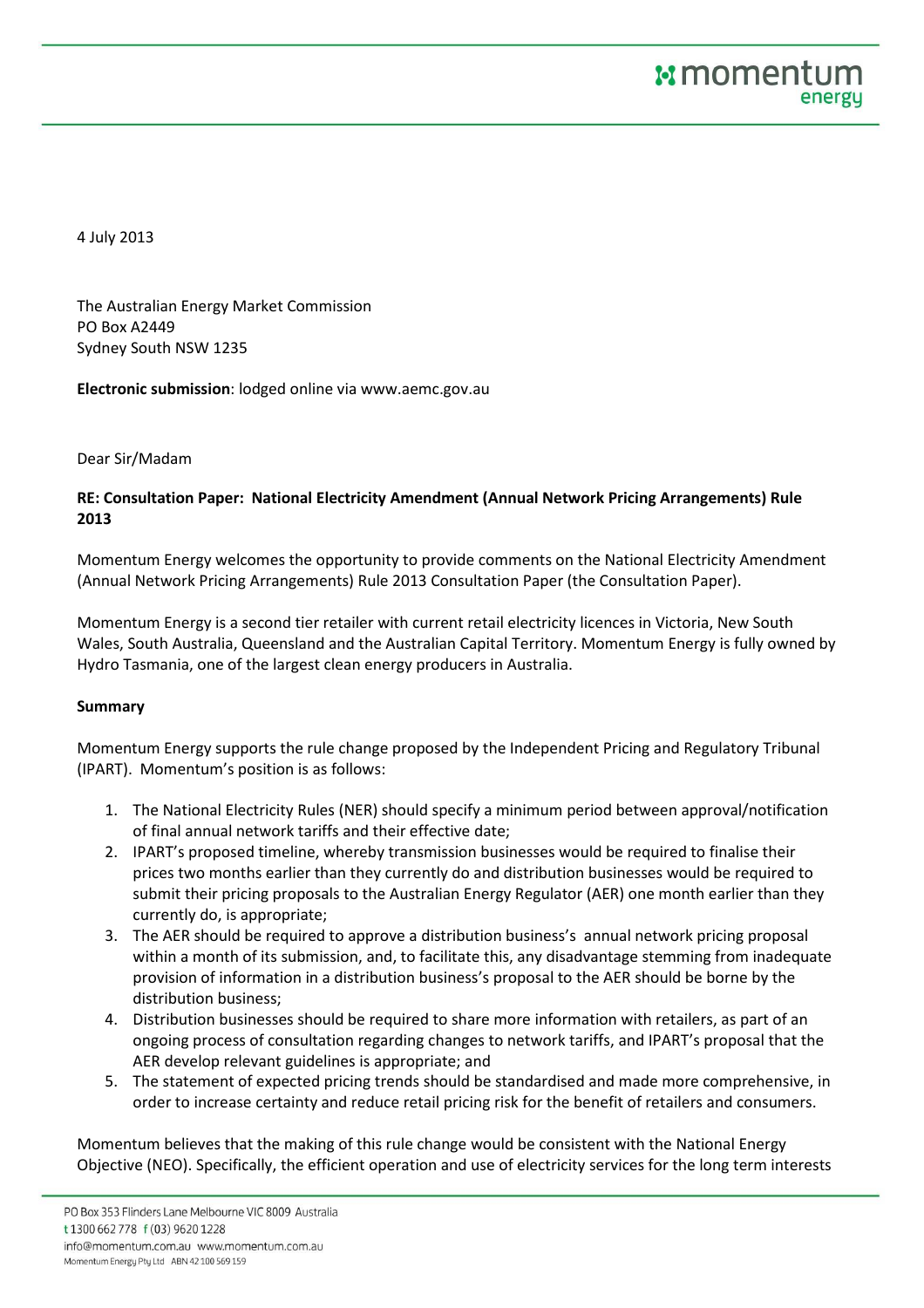of consumers of electricity with respect to price would be enhanced. This is because implementation of this rule change would alleviate the upward impact on retail prices resulting from delayed finalisation of network prices and the concomitant uncertainty and risk that retailers must cover in their pricing.

## **Benefits to consumers**

Network tariffs are a key component of retail price setting (approximately 35-50% of retail electricity bills for small customers). It is a common and appropriate practice for retailers to implement changes to retail price levels and/or structure at the same time as new network tariffs come into effect. As a consequence, retailers closely monitor network tariff processes.

Retail business and their customers have long suffered the consequences of network determinations being finalised very close to the commencement of new tariffs taking affect. Distribution businesses face, under section 6.18.9(b) of the NER, a within 20 days before commencement and only 'if practicable' requirement for publishing network prices, while there is currently no requirement on the AER to approve prices within a specified timeframe.

Currently, the date of finalisation of distribution businesses' annual network tariffs is sometimes significantly less than a month before the date these take effect. When distribution businesses finalise their network tariffs a matter of weeks before those network tariffs will take effect – commonly around the end of May or November – this gives retailers insufficient time to analyse the implications of the price changes, make the necessary system changes so they are able to quote and bill customers, update pricing websites and fact sheets and provide customers with sufficient notice of such changes as outlined in their contracts.

Where final network tariffs diverge from the draft determination in price and/or structure, that pressure is exacerbated. This situation is strained further in jurisdictions with regulated pricing because retailers have regard to regulated prices in developing their market offers. And this situation is even more tight for retailers in jurisdictions subject to the National Energy Retail Rules, under which retailers (1) must publish standing offer price variations at least 10 days before they come into effect (eg by 21 June of the relevant year) and (2) cannot vary a standing offer price more than once every six months. Most often in markets where the Standing Offer is not regulated, retailers either have to take a risk that the final prices are more or less in line with the draft determination or alternatively delay the variation of their prices at significant cost. Unfortunately, where a distribution business's final price determination is delayed, no equivalent delay is applied to the date the distribution business begins to invoice the retailer the new network charges.

If this rule change is not approved, retailers, customers and regulators will continue to face annual network pricing arrangements that do not provide certainty or predictability. This situation leads to consumers receiving late notification of price changes and it works against cost reflective retail pricing, reducing the extent to which the relevant electricity market is efficient and competitive.

Conversely, competition within retail electricity markets is enhanced by retailers having appropriate time to build their pricing of their market offers. A new requirement that annual network prices be approved and notified two months prior to taking effect would provide appropriate time. In setting a retail price, a retailer necessarily manages (and prices) uncertainty and risk as to cost changes during the life of the retail price. This rule change proposal provides an opportunity for there to be less uncertainty attached to a significant component of any customer's bill and a growing cost that retailers must cover in setting a retail price. Such a positive impact on the cost reflectiveness of the prices faced by consumers would be consistent with the NEO.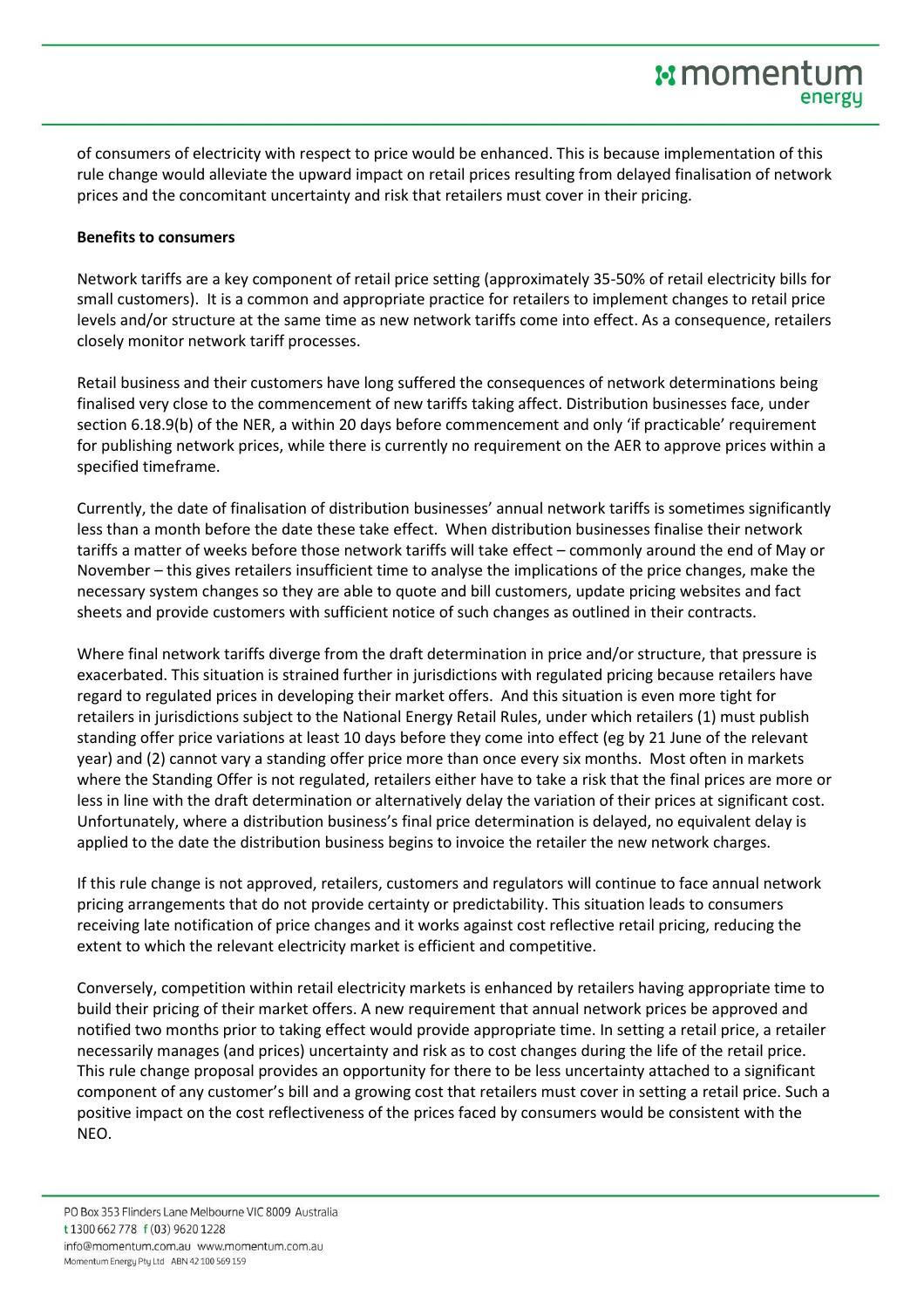While a delay to when customers are notified of a price change is unlikely to lessen the acute sensitivity within the community about rising energy prices, having additional time would at least provide retailers, distribution businesses and regulators with additional time to better explain what is driving the increases.

A further consideration is that business electricity consumers, whether they are large or small, need visibility on electricity prices as soon as possible for the purpose of budgeting for the imminent financial year.

### **Objections to the rule change**

While it is understandable that, because NEM electricity distribution businesses have significant risks to manage, they wish to maximise the amount of time they have at their disposal between the date they receive transmission pricing and the date they finalise their annual network tariffs, the following considerations should be kept in mind while assessing this rule change request.

Firstly, if a final network tariff turns out to be insufficient for a distribution business to recover its allowed revenue in respect of the particular network, that distribution business is able to recover the shortfall in the following period.

Secondly, the concern that the AER could be left with insufficient time to properly assess and approve a distribution business's network pricing proposal as a result of a need to seek further information from the distribution business because that distribution business's original proposal did not include required information should be dealt with by adjusting the regulatory regime such that the party that suffers disadvantage in such a situation is the distribution business that caused the situation, not the AER and not the relevant retailers. Distribution businesses ought not to need an iterative process with the AER – they should meet relevant deadlines and do so with comprehensive information that allows the AER to make determinations without having to seek further information. Momentum recognises that there may from time to time be a need to provide the AER with some additional flexibility when making distribution determinations due to their complexity, however a 'best endeavours' approach would have no regard for the implications of the late finalisation of new distribution tariffs for retailers or customers.

Thirdly, a situation where a transmission business holds up the process by providing inadequate information to the AER such that the AER must obtain further information from the transmission business in order to make its determination should be dealt with in the same manner. Again, iterative processes with the AER ought not to be required. If they suffer costs from failing to do so, transmission and distribution businesses will be more likely to submit comprehensive proposals first up, leading to a lessening of the regulatory burden on retailers, a more orderly process for regulators and a more predictable regulatory environment.

# **Consultation on development of network prices**

Momentum supports IPART's proposal that the AER be required to develop guidelines that outline how distribution businesses should consult with retailers and consumers in developing their network prices and their statement of expected price trends. Such a guideline would need to align with the AER's final Consumer engagement guideline for network service providers, which is currently in draft form.

Momentum agrees with the submission of the Energy Retailers Association of Australia that the statement of expected pricing trends should be published in a standard format and made more comprehensive, in order to reduce retail pricing risk for the benefit of retailers and consumers. This would be as a separate document on each distribution business's website, containing more information on pricing strategy, rebalancing approach